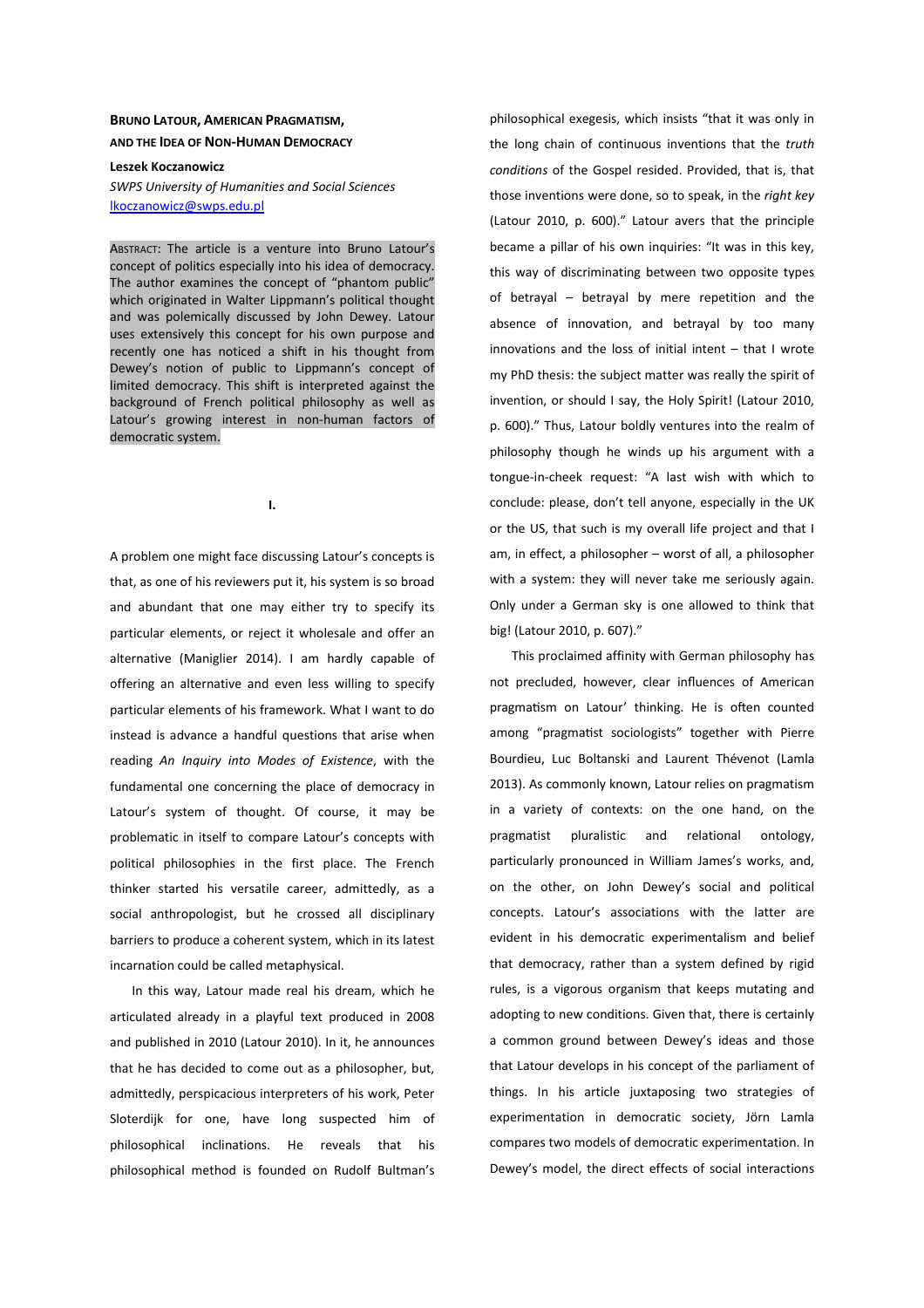within the Great Society produce problems haunting social relations. This triggers the emergence of a new public which, as a democratic, experimental community, tries to solve the problems in line with the Deweyan logic of inquiry. Crisis resolution entails establishing a new state which represents collective interests of the great community and manages them. In Latour, in turn, the starting point is provided by a crisis in the actornetwork hybrid, as a result of which a parliament of things is convened, which using (ethno)methods of science, politics, economy and morality generates finally a new collective to gradually head toward a cosmopolitan order for the common good (Lamla 2010, p.351).

My analysis of Latour's concept of politics revolves around these two aspects of his work. My intent is to approach the French scholar as a philosopher who puts forward his own concept of democracy, which meaningfully draws on American pragmatism. In my interpretation of Latour's concept of democracy, his notion of "the phantom public" will be my major touchstone. Of course, I have long been familiar with the notion of the phantom public as my interests lie, first of all, in American pragmatism and the history of American thought. The notion, as Latour himself scrupulously discusses, was coined by Walter Lippmann, whose book *Public Opinion* provoked John Dewey's polemic advanced in *The Public and Its Problems*, probably his only work on political philosophy (Dewey 1984). In *The Modes…* and also other writings, Latour repeatedly stresses the relevance of this polemic to his own work. Because the Lippmann-Dewey polemic concerned fundamental issues of democracy, the basic question is, evidently, which model of democracy Latour endorses, taking a position on the dispute. This is what I will address in my argument.

Yet before I go on to discuss the significance of "the phantom public" notion to Latour's whole framework, I would like to address his most immediate and obvious theoretical reference, that is, French philosophy. As one of the Latour book reviewers observes: "Like many French philosophers Latour counterposes his views to those of Descartes, but, like many French thinkers, he is heavily influenced by Descartes in the alternatives he poses. He rejects the notion of matter, which he several times identifies with Cartesian *res extensa*. Yet in discussing Beings of Reproduction (things as event sequences), Latour refers to lines of force as an alternative. This apparently novel treatment neglects that since the eighteenth century Kant, Roger Joseph Boscovich, and others have already presented a force theory of matter different from Descartes' *res extensa*. (Dusek 2014)"

In the context of my focal problem here, that is, democracy, Latour's reliance on political philosophy is, however, more pertinent. In this department, Latour's kinship with Jacques Rancière's has been frequently pointed out, yet, in my view, even more relevant is his complex relation to Alain Badiou. Already cited Patrice Maniglier notices: "Latour has delineated the conditions under which the question of being can be posed anew, tailored to our times. It is a doubly paradoxical ontology, indeed, because it makes not only *mediation* but also *equivocation* its native element. But perhaps it is more coherent, and, above all, more pertinent to the contemporary context, less separable from our lives and knowledge, than any of those proposed by the great metaphysicians of the twentieth century, from Heidegger to Badiou. It's to Badiou that we are tempted to compare and oppose Latour today: on the question of the universal and other subjects, they represent a decision that our times must take (Maniglier 2014, p. 43)." Magnilier explains that Latour's ontology is an experimental one, but in a different sense than Whitehead's or Bergson's ontology as: "We can still, if we like, speak of Being in general – but only to say this about it: Being isn't the Separate (what should be reached) but the Confused (what should be disintricated, contrasted). What ontology has to resolve are not the problems of access, but the problems of equivocation. Its supreme value is not adequation, but precision, as Bergson says. It is not just a matter of saying that 'being'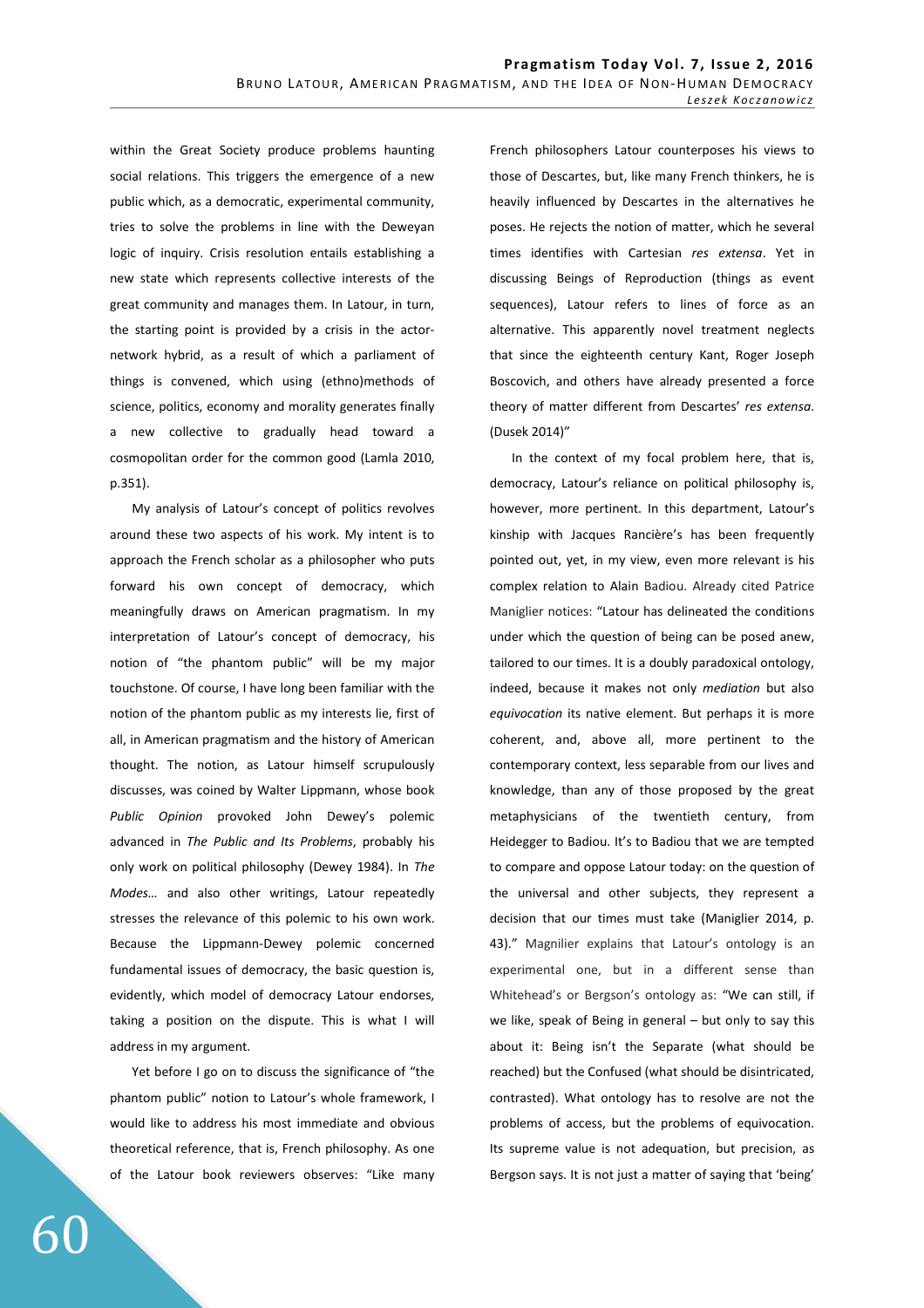is said in many senses – which is what the entire doctrine of categories is about – but of showing that it is only in the disjunction of its senses that 'being' has sense at all. Nothing *is* except for what has been *confused* (Minglier 2014, pp. 41-42)." Such ontology is, of course, contrasted, as already mentioned, with the ontology entrenched in  $20^{th}$ -century tradition, which sought a reality that would be free from such confusion. If we accept Magnilier's line of reasoning, Badiou could be said to be a natural opposition because in his thought the event, a moment of truth, becomes such reality that could help reduce the pluralism of being and, thus, challenge Latour's concept of a multiplicity of modes of existence.

To appreciate the significance of this opposition, I would like to evoke briefly another French philosopher, Claude Lefort. Lefort may easily be contrasted with Latour based on the former's concept of "an empty place" around which democratic society is organized. Such an "empty place" is out of the question in Latour's framework since, by definition, it would have to elude the network of relationships. Still, it seems to me that despite this fundamental ontological difference, we could find a common ground, or at least some affinities, between the two in at least two points. One of them is separating politics as a distinct mode of existence, and the other is the perception of democratic society as being in constant flux, in a kind of less or more controlled chaos. Democracy is, then, a system whose possible dissolution is inscribed in its very essence, if "essence" is, at all, a legitimate term in the context of Lefort's thought. The elusive nature of democracy proceeds from its very definition – "rule by the people" – as the struggles over who is and who is not the people never cease. Of course, with such a definition in place, democratic politics, rather than a system, is a process whose liminal conditions are demarcated by totalitarianism and anarchy. This is where we touch upon Latour's fundamentally different approach to democratic politics. The difference may be encapsulated in the following question: To recognize democracy as a distinctive system do we need to identify and grasp as many of its constitutive relations as possible or do we rather need to open the system onto more or less consciously motivated changes?

Latour is probably right to conclude that the democratic ideal of autonomy, at least in its Modernspropagated species, is bound up with a certain paradox: "Paradoxically, if no value is held in higher esteem than the autonomy permitted by democracy, no activity is held in greater scorn than politics. It is as if we wanted the end, once again, but not the *means* to reach it. A new paradox that the inquiry must address head on: how can these same Moderns simultaneously define themselves as 'political animals' and reduce the veridiction that is proper to politics to a bare minimum? (Latour 2012, pp. 330-331)." Casting autonomy as an end and an ideal of democracy unmistakably brings to mind the work of Cornelius Castoriadis, who judged the changing political forms of democracy based on how they went about making this ideal a reality. As commonly known and briefly speaking, Castoriadis views autonomy as implicated in a discovery made first by the ancient Athenians that the institution of society is an imaginary thing (as conveyed in the title of Castoriadis's best known book *L'Institution imaginaire de la société*  (1999)). The capacity to self-reflect on the very institution of society is the foundation of autonomy, which, in turn, is a determinant of a democratic society. Such an approach to autonomy, however, casts democracy in a perspective other than Latour does. Again, as was the case with Lefort, Latour and Castoriadis join forces in condemning phantasms of rationality and determinism, but they will differ in their takes on democracy, which for Castoriadis is first and foremost a mode of reflecting on one's own society, reflecting, importantly, that triggers social change. Endorsing democratic experimentalism, Latour seems to approximate Castoriadis in this respect, but figuring the public as a phantom in his latest books seems to herald a departure from social activism.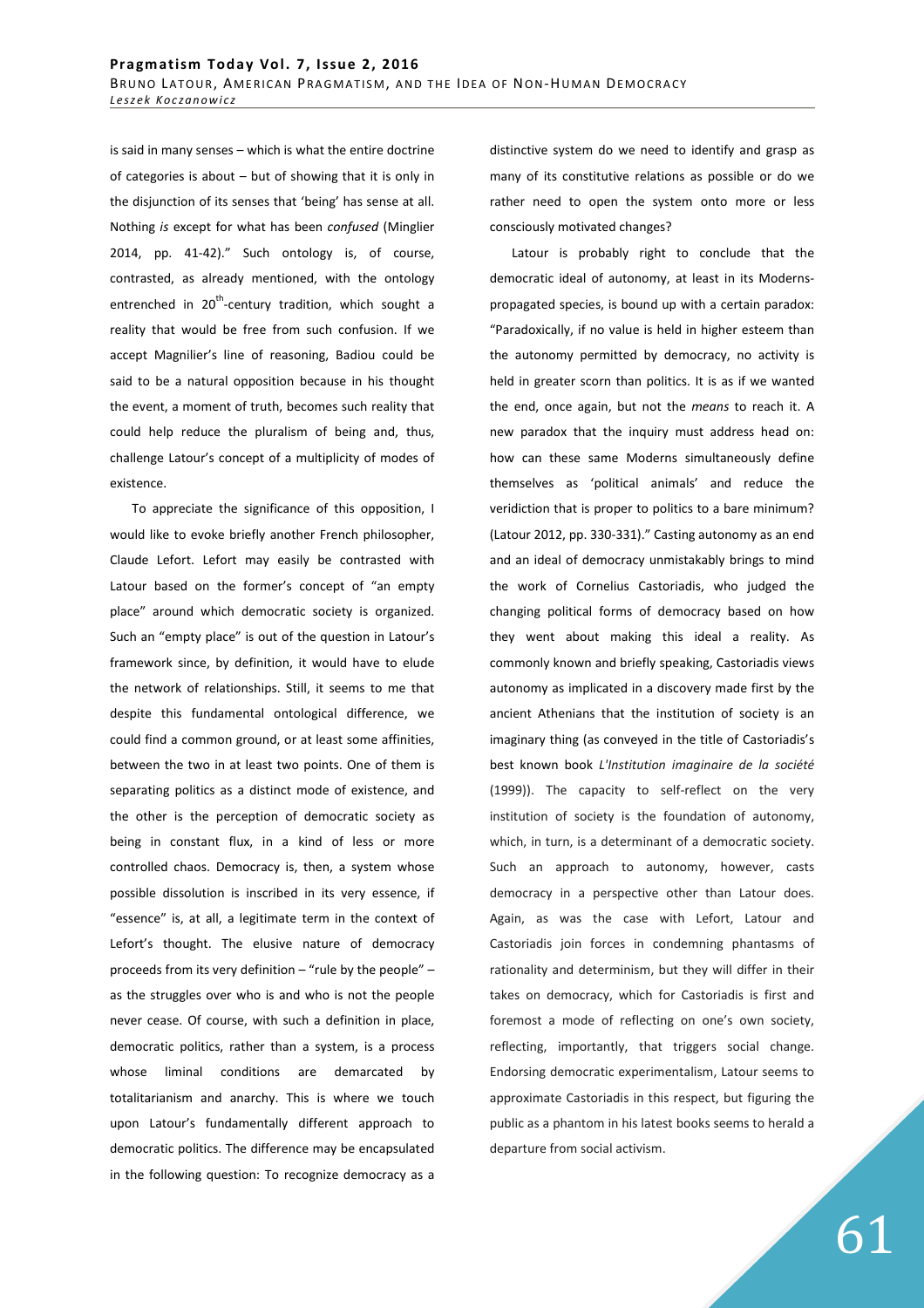**II.** 

The public is, as the 1920s came to realize, the foundation of democratic society, if there is any at all. Latour frequently addresses the first significant dispute on the nature of the public, which was, of course, a dispute on the nature of democracy. The groundbreaking development was the Lippmann-Dewey dispute. As it was highly pertinent to Latour's thought, I will recount it in some detail, thereby drawing on Robert Westerbrook's excellent study of John Dewey, which outlines the political background of the dispute, its course and consequences for understanding democracy (Westbrook 1991). The starting point of the argument was a dramatic clash over the shape of democratic society in the aftermath of World War One. It bred the conviction that democracy needed a thorough reconstruction, which should be directed and managed chiefly by the vigorously developing social sciences. Rapidly, however, optimism was ousted by pessimism about possibilities of developing a democratic society as the social sciences were harnessed in the service of democratic realist ideologies, offering a seemingly objective analysis of democratic functioning. Freudians and behaviorists, though opting for entirely different methodological approaches, united forces in what scholars of the period see as highlighting the irrational factors as the rootstock of social life. This, obviously, affected their concept of democracy, which eschewed rational discussion as a foundation of democracy, foregrounding at the same time the natural or learned, but anyway basically unchangeable, habits as determinants of political life. The best known psychologist of politics of the time, Harold Lasswell insisted that political, public activity was motivated by the projection of private emotions onto public life (Westbrook1991, p. 284).

In response to these claims, Dewey wrote what turned out to be his likely best known psychological book: *Human Nature and Conduct* (1922), in which he put forward the concept of habit as an intelligent way of facing up to the environment's challenges. In the book's conclusion, democratic reformers were encouraged to promote in society capacities of rational deliberation, which were within the reach of most people. Such intelligent habits should be fostered and developed.

In two of his books, *Public Opinion* (1922) and *The Phantom Public* (1925), Walter Lippmann, one of the most commonly read authors and a very influential journalist, offered an incisive critique of democracy, which Dewey shared, to a large extent, repudiating at the same time, equally incisively, the solutions Lippmann proposed. Lippmann's starting point was a simple epistemological assertion that "men did not know their environment directly but through the 'fictions' or representations they made to themselves of this environment (Westbrook 1991, p. 294)." Having thoroughly analyzed the sources of this condition, Lippmann concluded that democrats and democracy had never been able to cope with the problem posed by the citizens' limited knowledge. His response was simple: he postulated elitist politics, in which a small group of well informed experts would play a decisive role, advising politicians. The broader public would be left with the role of observers of principles of procedure. In *The Phantom Public* published three years later, Lippmann's position was even more radical. The problems that plagued democracy could not be resolved by means of democratic methods. Given this, the people's participation in governance should be limited to a minimum, and the public should focus on the principles of procedure rather than on its content, that is, on the very fact that some principles do exist. As Westbrook emphasizes, "behind Lippmann's elitism lay an ethical position that was common to many democratic realists. Self-determination, he argued, was only one of the many interests of a human being, and not a particularly strong one (Westbrook 1991, p. 300)."

Dewey's response to Lippmann's books, which he highly appreciated, was highly complex. Summarizing *The Public and Its Problems* in a few sentences is nearly impossible, so I will tackle only the crucial points,

62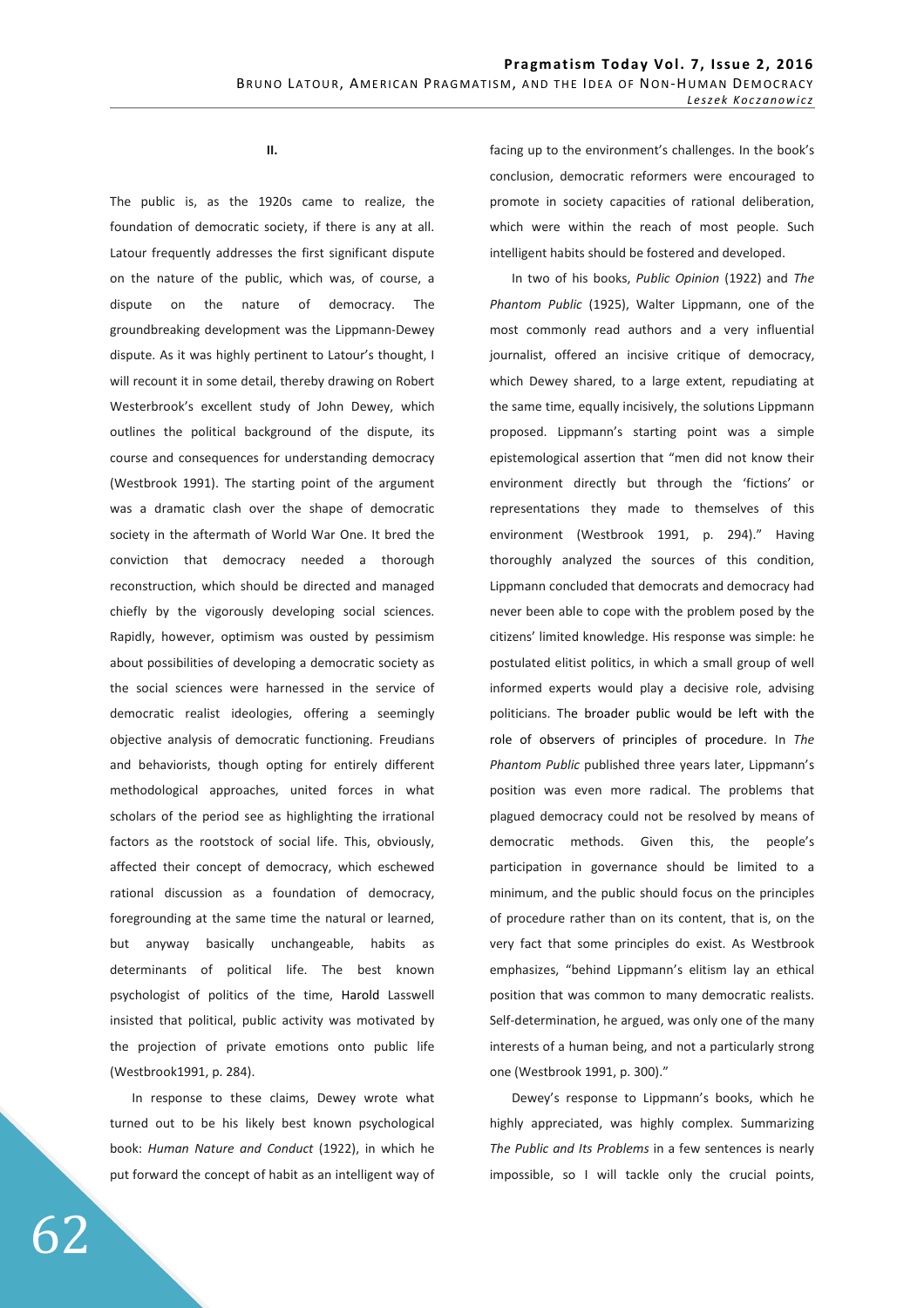starting from Dewey's key notion of transactions. Transactions refer to all natural entities, but human transactions are distinct in that they are intelligent, which means that possible outcomes of actions are anticipated and, based on these predictions, human conduct is shaped. Human transactions are divided into private and public ones, though the line dividing the two is by no means clear-cut. They are distinguished on the basis of how far their consequences reach. The public is thus defined as "all those who are affected by the indirect consequences of transaction to such an extent that it is deemed necessary to have those consequences systematically cared for (Westbrook 1991, p. 302)." In this perspective, as Westbrook observes, the public is always a plural noun; the publics or rather constellations of various publics emerge again and again in response to new types of transaction. The state, an incarnation of the movement of the public, is continually reconstructed and re-shaped. Dewey contends even that whenever a newly organized public appears, a new state is created.

In his 2011 article, Latour nearly uncritically recapitulates Dewey's ideas of the public as the best formula of a new concept of politics: "Instead of a politics established as far as possible on unified nature, on the matter of fact, it should now be carefully balanced on 'states of affairs,' on the perilous notion of what Dewey […] has called the 'public (Latour 2011, p.10).'" Moreover, Latour highlights the salience of Dewey's book in confrontation with Lippmann's "democracy of experts." "Dewey's book today is as fresh as in 1927, and the fact that for over eighty years Dewey has lost a battle against the appeal to experts made by his opponents, such as Walter Lippmann, renders the book even more fascinating […]. While the second Tower of Babel was being built, Dewey quietly explained why it would never work out, why the State, as he said, 'has always to be reinvented;' why nature, and especially the so-called 'natural laws' of economics, could not possibly be used to frame collective action. Only we, now, from the vantage point of the end of nature, after the closure

of the modernist parenthesis, can read with profit this book written for us (Latour 2011, p. 11)."

In *An Inquiry into Modes*… a significant shift takes place. Dewey disappears while Lippmann is showered with praises. In a passage on the phantom public, Latour writes: "[phantom] is an exact definition of the form created by the incessant reshaping of the Circle, provided that the process is not stopped (…). Here is the particular alterity that the political extracts from beingas-other, an alteration, an alienation, that no other mode has ever attempted: producing oneness with multiplicity, oneness with all, but doing so *phantomatically*, provisionally, by a continual *reprise* and without ever being undergirded by a substance, a durable body, an organism, an organization, an identity. It is for just this reason – Walter Lippmann may be the only person who really got it – that one can respect the ontological dignity of the political mode only by grasping it in the form of a PHANTOM PUBLIC to be invoked and convoked. Neither the public, nor the common, nor the 'we' exists; they must be brought into being. If the word PERFORMATION has a meaning, this is it. If there are invisibles that one must take special care not to embody too quickly – for example in the State, that other cold monster – this particular phantom is one of them (Latour 2013, p. 352)." The last sentence may, and certainly does, allude to Dewey's ideas, and in particular to his concept of the constant reconstruction of the state by the publics. As noted above, a similar tendency has been discerned in the work of Latour, who underscores the role of permanent reconstruction in democratic politics. The cited passages from the French thinker's writings seem to confirm that he perceives a threat not only in stagnation, but also in such reconstruction which finds its embodiment in the political institution of the state. Whenever reconstruction is halted by bringing a phantom into life, democracy finds itself in jeopardy if it cannot annihilate the phantom. The Deweyan, nonphantom public, which creates the state anew, be it even for a fleeting moment, poses a hazard to reconstruction and, consequently, to democracy –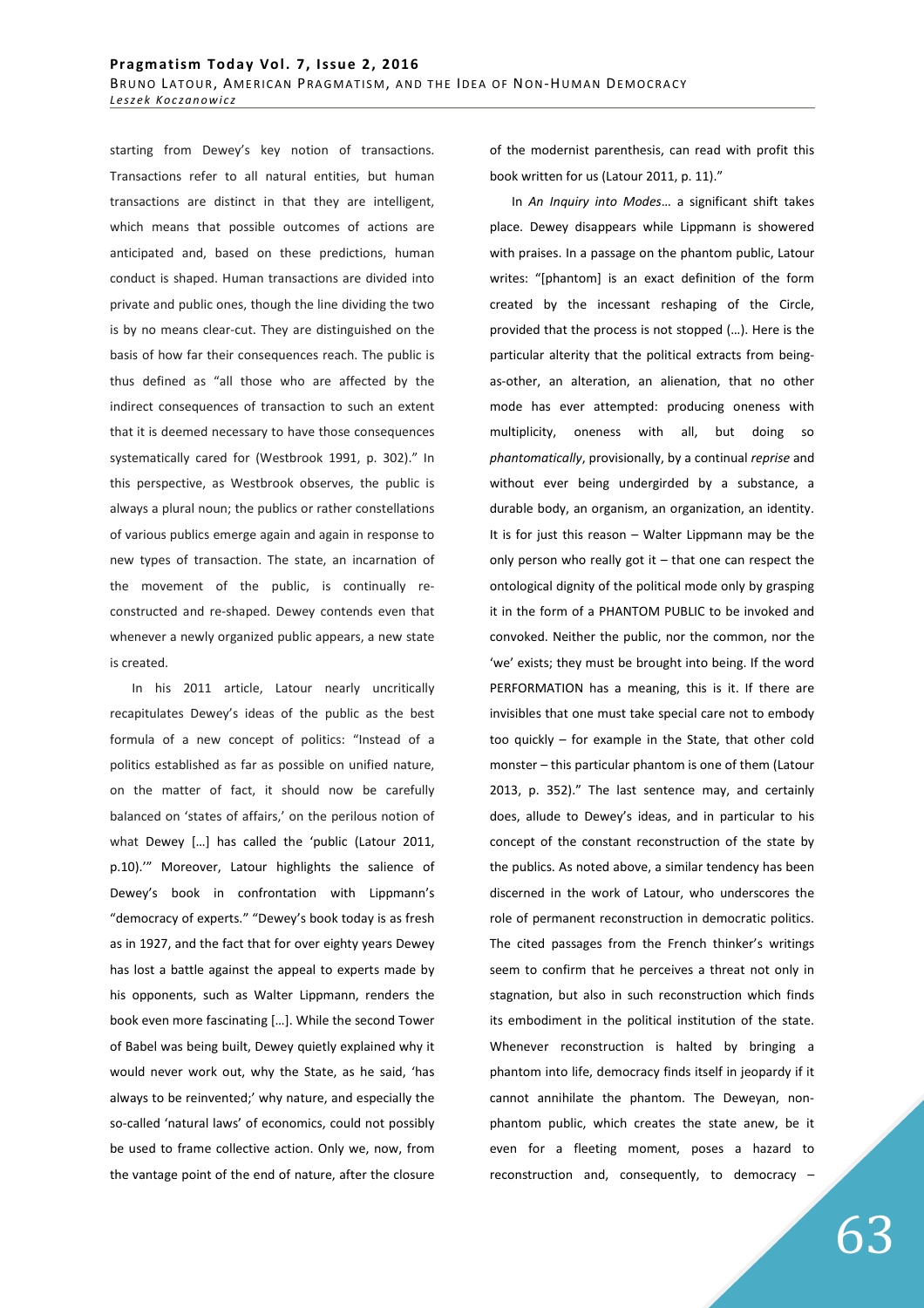democracy so inclusive that it comprises the notion of the people which, as Lefort insisted, is the most elusive facet of democracy as well as nonhuman elements of the political system. Lefort's scheme of democracy as an empty place and a constant struggle for what may be called "the people" becomes radicalized, but it is not negated.

**III.** 

After Latour, to include nonhuman elements into politics seems entirely obvious. As Jane Bennet argues: "Latour figures politics as a series of call-and-response engagements between humans and nonhumans (Bennet 2005, p. 143)." Such a relationship finds its vivid exemplification in the catastrophe as a social and political event. As it has been shown they can refract the trajectories of politics. The harsh winter of 1978/79 exposed the weakness of the socialist state and paved the way for attempts to undermine its legitimacy (Koczanowicz 2007). The active impact of nonhuman factors is even more dramatically embodied in the Polish presidential aircraft crash at Smolensk on 10 April, 2010 (Koczanowicz 2012). The ceaseless discussions on the Smolensk fog or the Smolensk birch tree leave no doubt that they are full-fledged participants in the tragic event, entangled in all its relations. Therefore, we must concur with the French thinker when he insists that we should listen carefully to the voices of nonhuman agents even if, or perhaps preeminently if, we find them difficult to interpret. In fact, the complexity of relationships enmeshing the contemporary world makes inclusion of the nonhuman factors in the democratic process a necessity rather than a choice.

The basic issue is what status the nonhuman factors are given in theory of democracy or, in broader terms, political theory. Latour is one of those thinkers who challenge us to revise the classic notion of democracy underpinned by the vision of activity of the people who fight for governance. Latour seems to denounce the belief that political action is intentional and, as Bennet insists, proposes rather that action itself carries, inscribed in it, the relationships among all elements of the democratic process.<sup>1</sup> The process of democratization would thus unfold not through expansion of the areas in which the decisive role belongs to intentional actions and sundry civic initiatives (at this point we should recall that Latour warned against the illusions of autonomy), but rather through deepening the relations and elaborating the connections among factors that emerge in action. The public does not act, it does not reinvent the state, but it is rather a phantom brought into life as a moment of democratic action which vanishes as easily as it is summoned.

 $\overline{a}$ 

<sup>1</sup> J. Bennet, "In Parliament…," *op. cit*., p. 144.